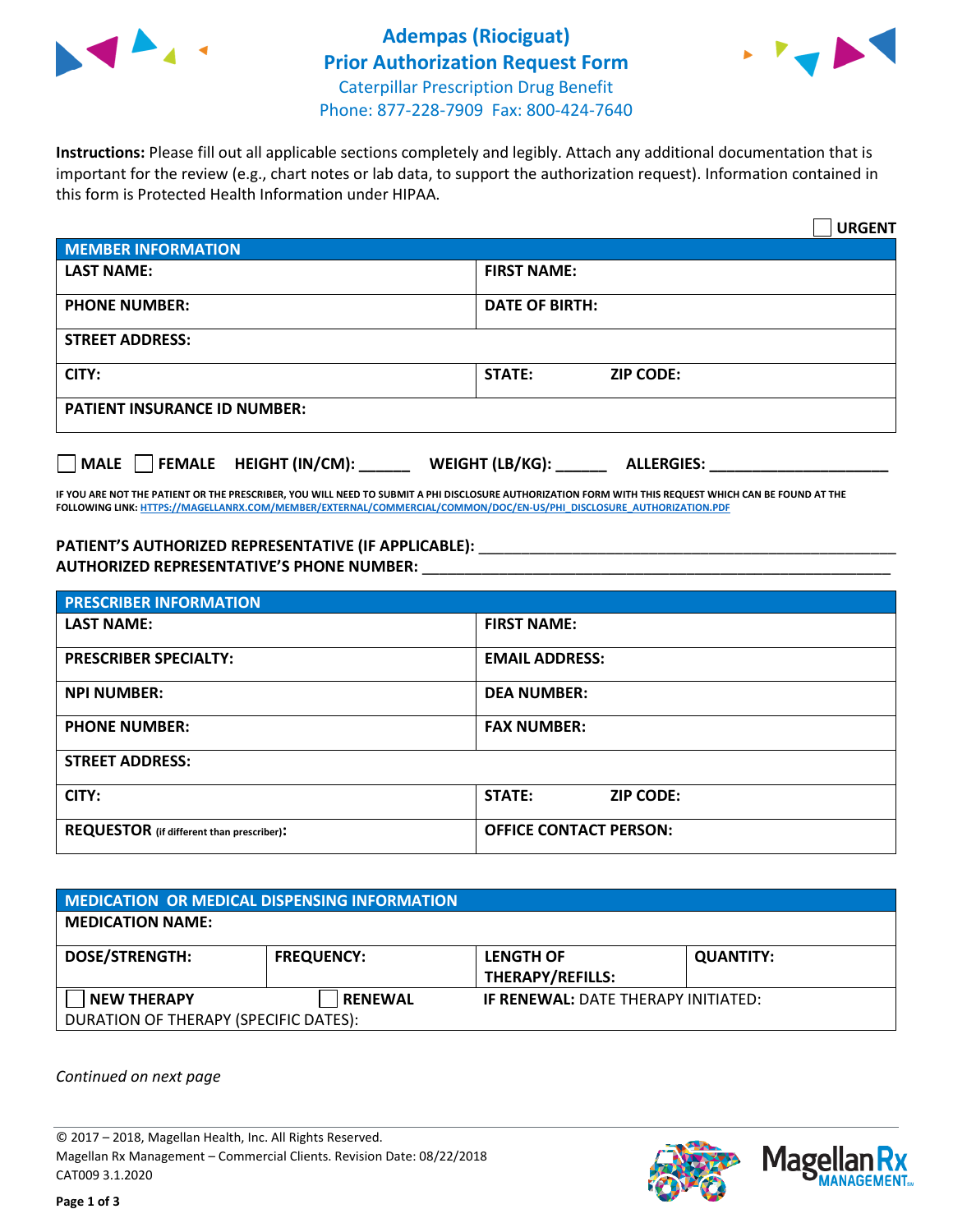



| MEMBER'S LAST NAME: NAME:                                                                                                                                                                                                                                                                                                                                                                                                                                                                                                                                                                                                                                                                                | MEMBER'S FIRST NAME:                                                                            |                                                       |  |  |
|----------------------------------------------------------------------------------------------------------------------------------------------------------------------------------------------------------------------------------------------------------------------------------------------------------------------------------------------------------------------------------------------------------------------------------------------------------------------------------------------------------------------------------------------------------------------------------------------------------------------------------------------------------------------------------------------------------|-------------------------------------------------------------------------------------------------|-------------------------------------------------------|--|--|
|                                                                                                                                                                                                                                                                                                                                                                                                                                                                                                                                                                                                                                                                                                          | 1. HAS THE PATIENT TRIED ANY OTHER MEDICATIONS FOR THIS CONDITION?                              | YES (if yes, complete below)<br><b>NO</b>             |  |  |
| <b>MEDICATION/THERAPY (SPECIFY</b><br>DRUG NAME AND DOSAGE):                                                                                                                                                                                                                                                                                                                                                                                                                                                                                                                                                                                                                                             | <b>DURATION OF THERAPY (SPECIFY</b><br>DATES):                                                  | <b>RESPONSE/REASON FOR</b><br><b>FAILURE/ALLERGY:</b> |  |  |
| <b>2. LIST DIAGNOSES:</b>                                                                                                                                                                                                                                                                                                                                                                                                                                                                                                                                                                                                                                                                                |                                                                                                 | <b>ICD-10:</b>                                        |  |  |
| □ Chronic thromboembolic pulmonary hypertension (CTEPH)<br>□ Pulmonary arterial hypertension (PAH)                                                                                                                                                                                                                                                                                                                                                                                                                                                                                                                                                                                                       | ICD-10 Code(s):                                                                                 |                                                       |  |  |
| PRIOR AUTHORIZATION.                                                                                                                                                                                                                                                                                                                                                                                                                                                                                                                                                                                                                                                                                     | 3. REQUIRED CLINICAL INFORMATION: PLEASE PROVIDE ALL RELEVANT CLINICAL INFORMATION TO SUPPORT A |                                                       |  |  |
|                                                                                                                                                                                                                                                                                                                                                                                                                                                                                                                                                                                                                                                                                                          | For chronic thromboembolic pulmonary hypertension (CTEPH), answer the following:                |                                                       |  |  |
|                                                                                                                                                                                                                                                                                                                                                                                                                                                                                                                                                                                                                                                                                                          | Is the prescribing physician a specialist in pulmonology or cardiology? $\Box$ Yes $\Box$ No    |                                                       |  |  |
| $\Box$ MPAP 25 mmHg or greater + PCWP less than 19 mmHg / LVEDP not reported<br>$\Box$ MPAP 25 mmHg or greater + LVEDP less than 19 mmHg / PCWP not reported<br>□ MPAP 25 mmHg or greater + PCWP less than 19 mmHg + LVEDP less than 19 mm/Hg<br>*A copy of the cardiac catheterization report must be included.<br>Will the patient discontinue other medications used to treat CTEPH including Revatio (sildenafil), Adcirca (tadalafil),<br>Opsumit, Tracleer, Letairis, Remodulin, Flolan, Tyvaso, or Ventavis? □ Yes □ No<br>Has the patient had an endarterectomy? $\Box$ Yes $\Box$ No If patient has not had an endarterectomy, please provide<br>documentation why patient was not a candidate. |                                                                                                 |                                                       |  |  |
| Does the patient have severe lung disease, a low degree of proximal obstruction, or a high degree of microvascular<br>obstruction?* □ Yes □ No<br>*Please provide documentation.                                                                                                                                                                                                                                                                                                                                                                                                                                                                                                                         |                                                                                                 |                                                       |  |  |
| Does patient have an angiography report or ventilation-perfusion scintigraphy report? $\Box$ Yes $\Box$ No<br>*Please provide documentation                                                                                                                                                                                                                                                                                                                                                                                                                                                                                                                                                              |                                                                                                 |                                                       |  |  |
| For pulmonary arterial hypertension, answer the following:<br>Select the prescriber's specialty:                                                                                                                                                                                                                                                                                                                                                                                                                                                                                                                                                                                                         |                                                                                                 |                                                       |  |  |
| □ Cardiology<br>$\square$ Nephrology                                                                                                                                                                                                                                                                                                                                                                                                                                                                                                                                                                                                                                                                     | □ Pulmonology                                                                                   | □ Rheumatology                                        |  |  |